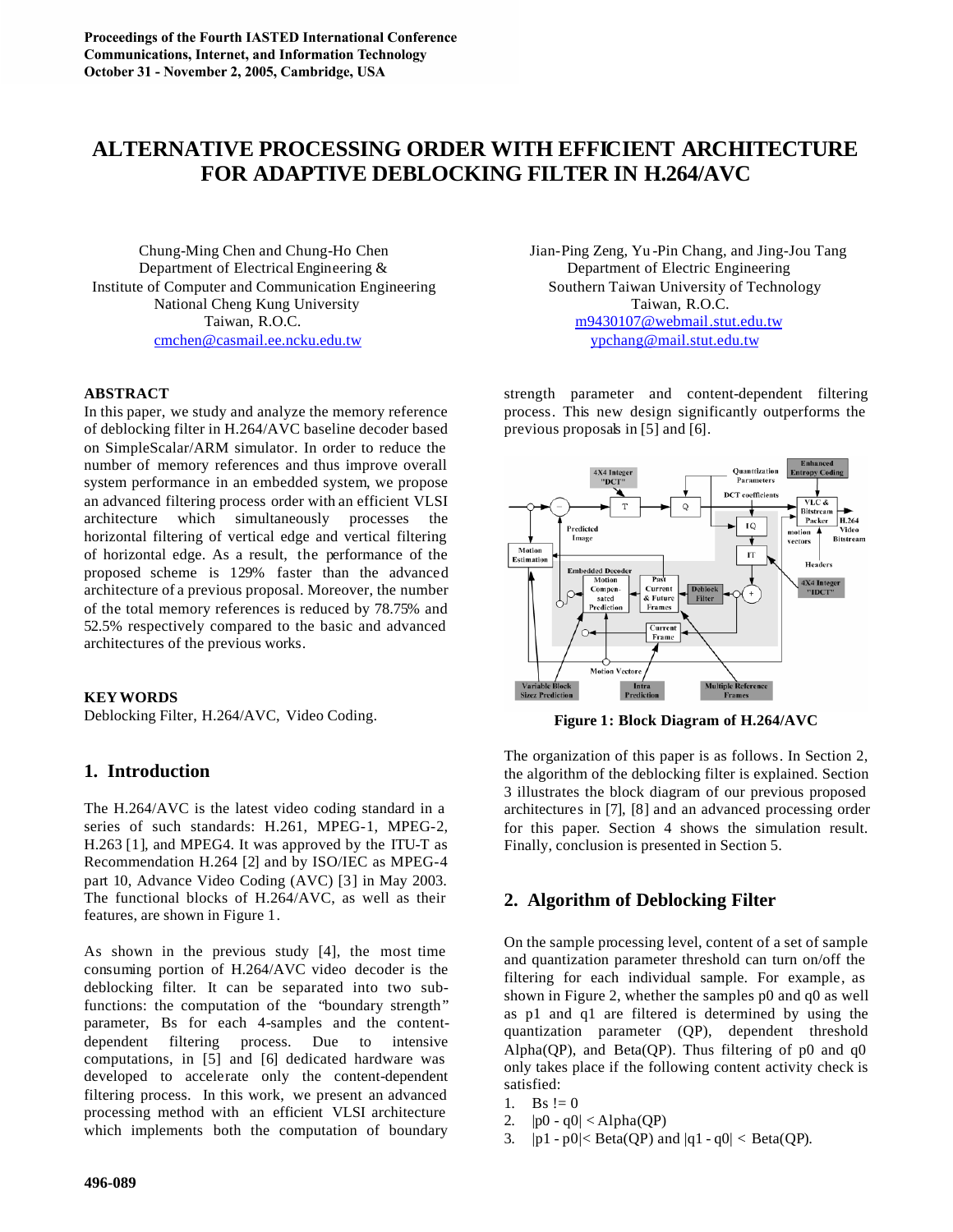Correspondingly, filtering of p1 or q1 takes place if the condition below is satisfied:

$$
|p2-p0| < Beta(QP) \text{ or } |q2-q0| < Beta(QP).
$$

A detailed description of the adaptive deblocking filter can be found in [9]

| p3 p2 p1 p0 q0 q1 q2 q3 |  |  |  |  |  |  |  |
|-------------------------|--|--|--|--|--|--|--|
|-------------------------|--|--|--|--|--|--|--|

**Figure 2: Samples Across a 4x4 Block**

## **3. Architecture**

### **3.1 Edge Filter Operation**

The complexity of H.264/AVC deblocking filter is mainly based on two reasons. The first reason is the high adaptive filtering, which requires several conditional processing on each block edges and sample levels. As described in the previous section, the threshold value of Alpha and Beta, the table-derived operations, and edge filtering operations are known to be very time consuming. Therefore , we implemented an efficient VLSI architecture that includes content activity checks, the table -derived operations, and filter operations into edge filter unit to accelerate the horizontal and vertical filtering on the boundary of two adjacent basic 4x4 blocks as shown in Figure 3. A detailed description of the edge filtering unit can be found in [7].





## **3.2 Simultaneous Processing Architecture**

Another reason for the high complexity is the small block size employed for residual coding in the H.264/AVC video coding algorithm. Each sample in a picture must be

loaded/stored from/to memory 4 times; either to be modified or to determine if the neighboring samples will be modified. In order to reduce the numbers of memory reference and improve the overall system performance, we proposed another effic ient architecture, which can simultaneously processes the horizontal filtering of vertical edge and vertical filtering of horizontal edge as shown in Figure 4. The proposed architecture is called "Pipeline Buffer Shift Registers (PBSR)".

There are three major functions in our architecture [8]. The first component is the Shift Operation Array. There are eight forwarding shift register arrays in the architecture (for example, Array1, 2, 4, 5, 6, 7, 8, and 9). Each array contains four entries which contains 4 processed samples. The shift direction is shown in Figure 4. The second function of our proposed architecture is the transposing operation as shown in Figure 4. The Array3 and Array10 latched the 4x4 block sample values that are transposed from Array 2 and Array9 respectively. And the final important functions are the horizontal and vertical filter units which are described in the previous subsection.



**Figure 4: Proposed Architecture**

## **3.3 Basic Data Flow**

In this subsection, the basic processing method using raster scan order for a picture is shown in Figure 5. The data flow for basic processing order to process each macroblock is presented in Table 1. For a basic 4x4-block, it takes 13 block cycles (52 clock cycles) to process the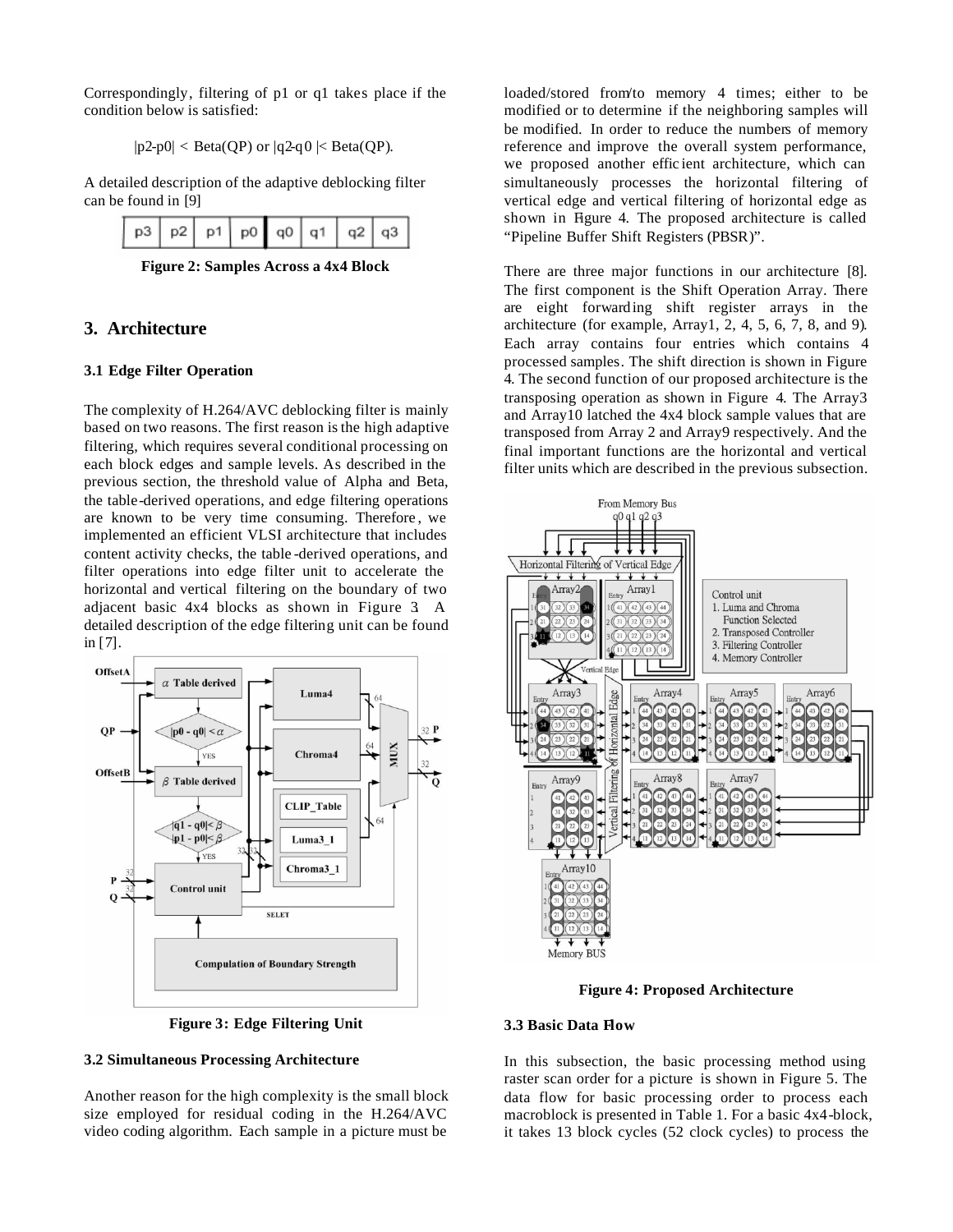first block B1 and the number of total processing time for each macroblock is 32 block cycles (128 clock cycles). In the first 5 block cycles (the first 20 clock cycles), the blocks of E1, E2, E3, E4, and E5 are loaded from internal memory to PBSR's Array6, Array5, Arrar4, Array3, and Array1 respectively and no filtering operations are performed. In the next 2 block cycles (the sixth and seventh block cycles), the horizontal filtering of vertical edge V1 and V2 are performed respectively. In the eighth block cycle, the PBSR architecture can simultaneously process horizontal filtering of vertical edge V3 (the boundary of block B1 and B2) and vertical filtering of horizontal edge H3 (the boundary of block E1 and B1). Block E1 is written to the internal memory in next block cycle (the ninth block cycle). In the thirteenth block cycle, the vertical filtering of horizontal edges H7 (the boundary of block B1 and B5) are performed. At this time, block B1 has finished 4 times filtering with the adjacent blocks (left block E5, right block B2, top block E1, and bottom block B5). Finally, PBSR writes block B1 to memory at the fourteenth block cycle. Therefore, the number of total block cycles required for a QCIF picture is 32x99=3168 (12672 clock cycles).

**Table 1: Basic Data Flow in the PBSR**

| <b>State</b>       | <b>Block Cycle</b> |                |                |                |                |                |                |                |
|--------------------|--------------------|----------------|----------------|----------------|----------------|----------------|----------------|----------------|
|                    | 5                  | 6              | 7              | 8              | 9              | 10             | 11             | 12             |
| Array 1            | E <sub>5</sub>     | B1             | <b>B2</b>      | B <sub>3</sub> | <b>B4</b>      | E <sub>5</sub> | <b>B5</b>      | B6             |
| Array2             | E4                 | E <sub>5</sub> | B1             | B <sub>2</sub> | B <sub>3</sub> | B4             | E <sub>5</sub> | <b>B5</b>      |
| Array3             | E4                 | E <sub>5</sub> | B1             | B <sub>2</sub> | B <sub>3</sub> | <b>B4</b>      | E <sub>5</sub> | B <sub>5</sub> |
| Array4             | E3                 | E4             | E <sub>5</sub> | B1             | B <sub>2</sub> | B <sub>3</sub> | <b>B4</b>      | E <sub>5</sub> |
| Array <sub>5</sub> | E2                 | E3             | E4             | E5             | B1             | B <sub>2</sub> | B <sub>3</sub> | <b>B4</b>      |
| Array6             | E1                 | E2             | E3             | E4             | E <sub>5</sub> | B1             | B <sub>2</sub> | B <sub>3</sub> |
| Array7             |                    | E1             | E2             | E <sub>3</sub> | E4             | E <sub>5</sub> | B <sub>1</sub> | B <sub>2</sub> |
| Array <sub>8</sub> |                    |                | E1             | E2             | E3             | E4             | E <sub>5</sub> | B1             |
| Array9             |                    |                |                | E1             | E2             | E3             | E <sub>4</sub> | E <sub>5</sub> |
| Array10            |                    |                |                | E1             | E2             | E3             | E4             | E5             |
| MEM                |                    |                |                |                | E1             | E2             | E3             | E4             |





## **3.4 Advanced Data Flow**

Based on our previous work, we present an improved processing order as shown in Figure 6. The vertical

processing for a picture is in top-down order instead of raster scan order. The basic idea of using vertical processing is to buffer the initial blocks B13, B14, B15, and B16 in PBSR's Array8, Array7, Array6, and Array5 respectively as shown in Figure 7. When process a macroblock from M1 to M2, the PBSR with this advanced processing order does not need to load these initial blocks. And thus we can save 4 block cycles when process each macroblock, except for the macroblock at the bottom of a picture. As a result, the number of total block cycles to process a QCIF frame is 2021 (or 8084 clock cycles). Table 2 shows the data flow of the vertical processing order.



**Figure 7: Processing Order**

**Table 2: Advanced Data Flow in the PBSR**

| State              | <b>Block Cycle</b> |                |             |                |             |                |                 |                |
|--------------------|--------------------|----------------|-------------|----------------|-------------|----------------|-----------------|----------------|
|                    | 1                  | $\overline{c}$ | 3           | 4              | 5           | 6              | 7               | 8              |
| Array1             | E <sub>9</sub>     | <b>B17</b>     | <b>B18</b>  | <b>B</b> 19    | <b>B20</b>  | E10            | <b>B21</b>      | <b>B22</b>     |
| Array2             | <b>B</b> 16        | E9             | <b>B17</b>  | <b>B18</b>     | <b>B</b> 19 | <b>B20</b>     | E <sub>10</sub> | <b>B21</b>     |
| Array3             | <b>B</b> 16        | E9             | <b>B17</b>  | <b>B18</b>     | <b>B</b> 19 | <b>B20</b>     | E10             | <b>B21</b>     |
| Array4             | B <sub>15</sub>    | <b>B</b> 16    | E9          | <b>B17</b>     | <b>B18</b>  | <b>B</b> 19    | <b>B20</b>      | E10            |
| Array5             | <b>B</b> 14        | <b>B</b> 15    | <b>B16</b>  | E <sub>9</sub> | <b>B17</b>  | <b>B18</b>     | <b>B</b> 19     | <b>B20</b>     |
| Array6             | <b>B</b> 13        | <b>B14</b>     | <b>B</b> 15 | <b>B16</b>     | E9          | <b>B17</b>     | <b>B18</b>      | <b>B</b> 19    |
| Array7             |                    | <b>B</b> 13    | <b>B14</b>  | <b>B</b> 15    | <b>B16</b>  | E <sub>9</sub> | <b>B17</b>      | <b>B18</b>     |
| Array <sub>8</sub> |                    |                | <b>B</b> 13 | <b>B14</b>     | <b>B</b> 15 | <b>B</b> 16    | E <sub>9</sub>  | <b>B17</b>     |
| Array9             |                    |                |             | <b>B</b> 13    | <b>B14</b>  | <b>B</b> 15    | <b>B16</b>      | E <sub>9</sub> |
| Array10            |                    |                |             | <b>B</b> 13    | <b>B14</b>  | <b>B</b> 15    | <b>B16</b>      | E <sub>9</sub> |
| <b>MEM</b>         |                    |                |             |                | <b>B</b> 13 | <b>B</b> 14    | <b>B15</b>      | <b>B16</b>     |

### **4. Result**

The simulator used in this study is derived from the SimpleScalar/ARM tool set [10], a suite of functional and timing simulation tools for ARM ISA. Our baseline